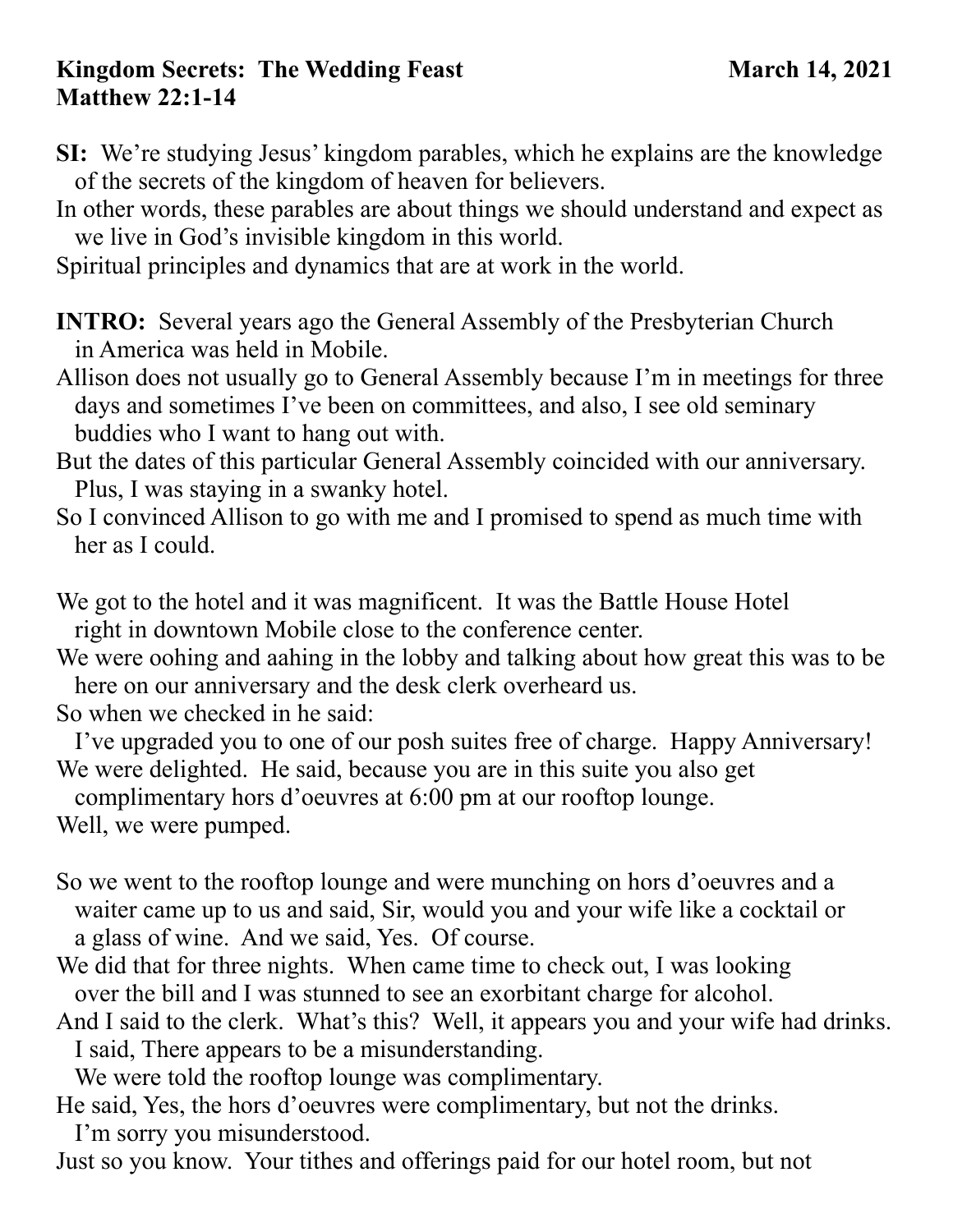for our drinks. That was on us. It was an expensive misunderstanding.

We can laugh about that, but sometimes misunderstandings are more serious and can even have eternal consequences.

I'm talking about misunderstandings of the Gospel. Misunderstandings of God's grace and salvation.

This parable of the wedding feast addresses three common misunderstandings that have led to the spiritual ruin of many people.

These are the three deadly misunderstandings:

First, I can come to God any time. Second, God accepts me just the way I am. Third, God wants me to be happy.

Let's jump right in.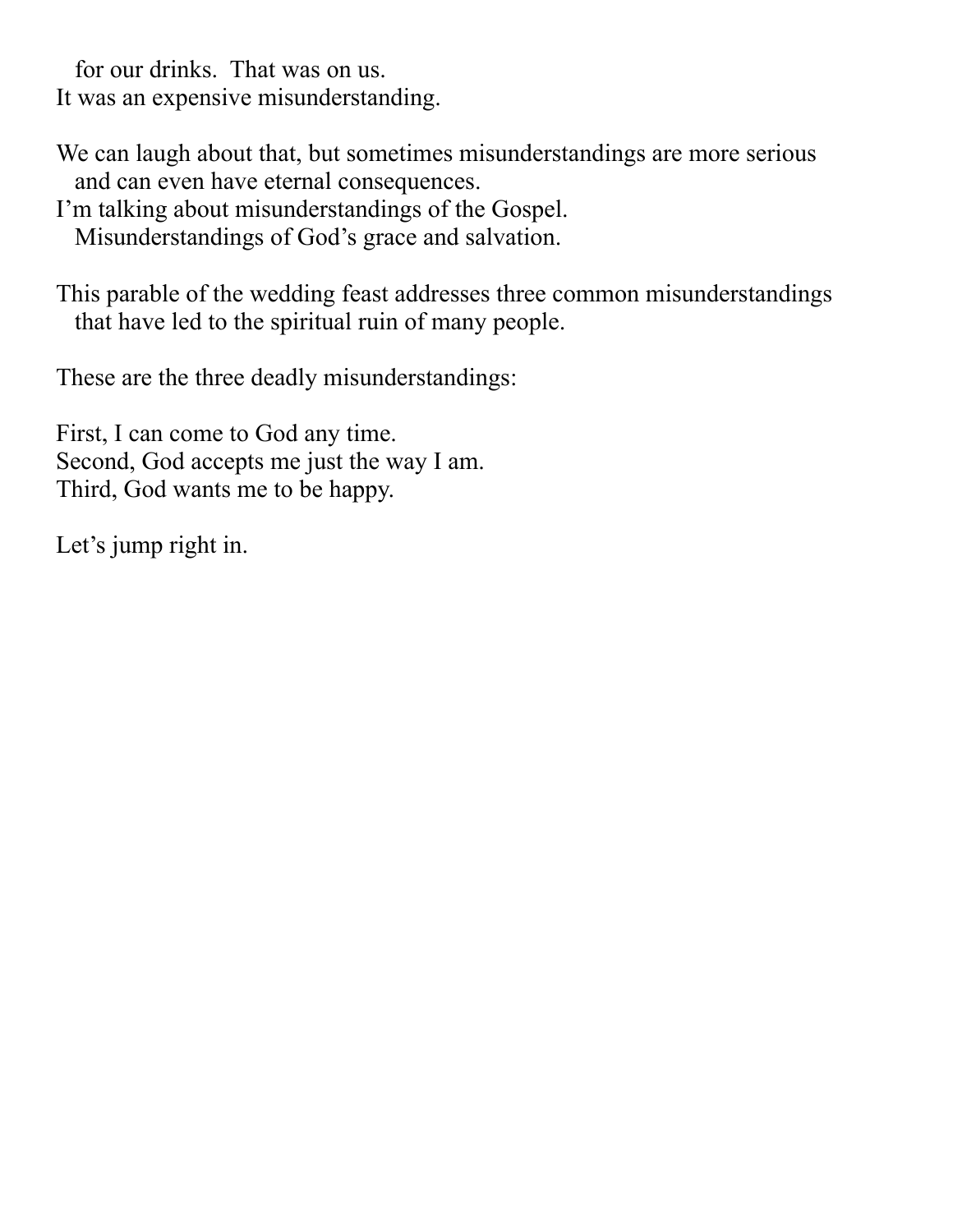## **MP#1 First misunderstanding: I can come to God any time.**

The parable starts with a king who has prepared a wedding banquet for his son's marriage and he sends out his servants to call the guests to come.

Back then a wedding invitation didn't say 3:00 Saturday afternoon, June 2.

A wedding banquet took weeks to prepare so the exact date was not known.

And when it was finally prepared, there weren't telephones and cars.

It took days for the guests to be notified and arrive and assemble.

So this is the important detail you shouldn't miss.

These guests had already been invited and they had already said yes.

The servants of the king were simply telling them, it's time.

 Now is the time to get dressed and come. You said you were going to come, So come on! But they didn't come. Again the servants invited. But they didn't.

Who do these people in the parable represent?

Who says to God, I'm coming. But then doesn't come?

Remember the context of these chapters.

Jesus is addressing the religious leaders of Israel.

He's talking to churched people.

That's who these people in the parable represent. Churched people.

When you join a church or attend worship, you're saying to God. I'm coming. Every time you take communion, you're promising God that you're coming. Think of the times when you've been in trouble or had some crisis in your life

 and you've prayed to God, please help me. I promise, if you help, I'm coming. What does that mean that to promise to come to God's banquet?

It means that you promise to get serious with him.

It means you promise to make God first in your life.

It means you promise to prioritize what God loves and wants you to do.

These are churched people who say over and over through their religious activities God, I'm coming. But they don't come.

Why don't they come? Because they have other things that are more important to them than God. Their farms. Their businesses. Their priorities.

It says they paid no attention to the servants. They were indifferent.

And underneath indifference to God is hostility to God's invitation to make him the priority in life. Nobody tells me what to do.

So next, the invitation goes to a different group of people who do come.

We'll talk more about them in a minute.

But the point is that salvation only comes by God's invitation.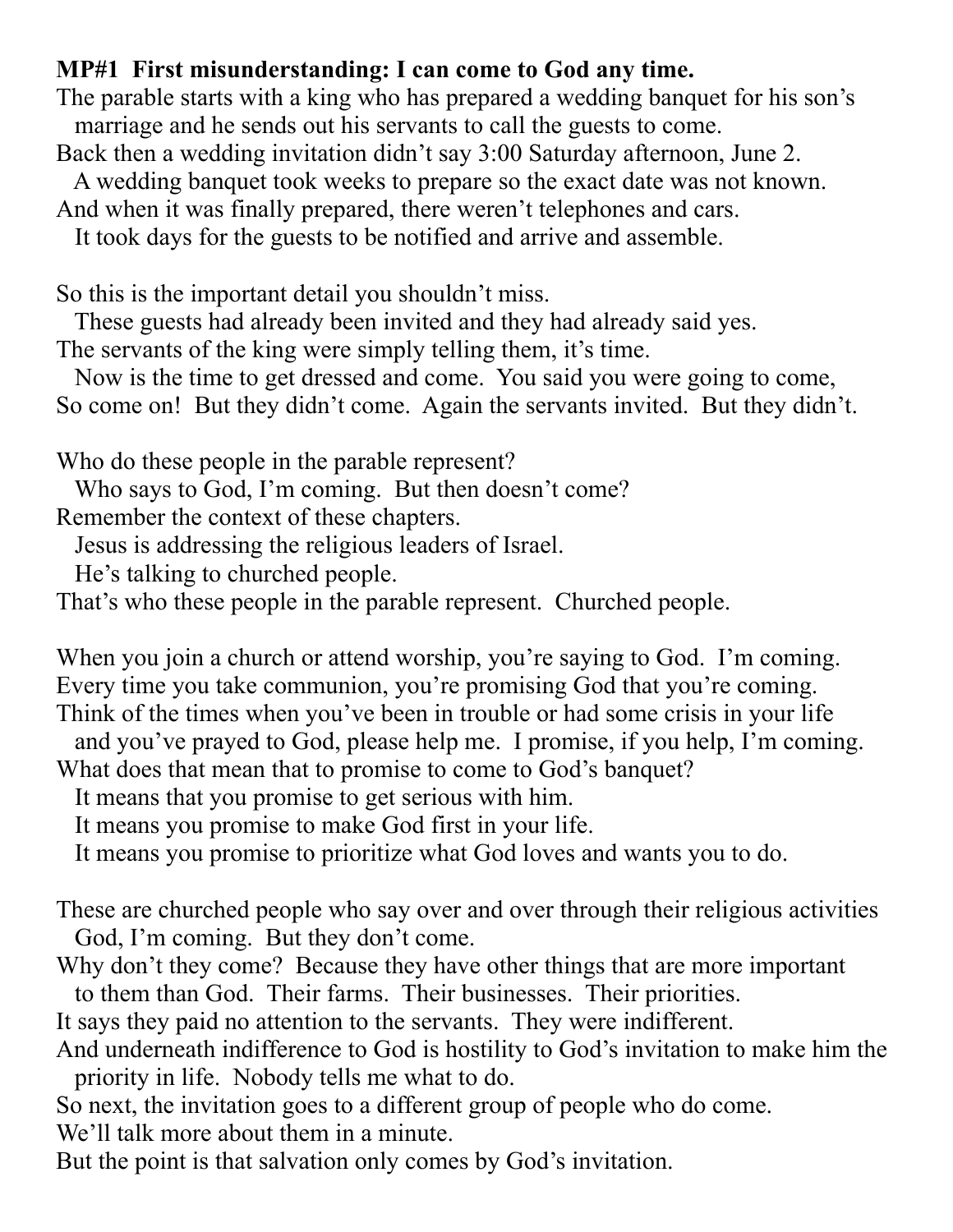There are some of you here this morning who are feeling an invitation from God. You are feeling God calling you, pressing you, challenging you.

It may be in a very specific area of your life where you know God wants you to obey him, and doing so means following Christ completely and seriously. But you don't want to give yourself to God completely.

 You're willing to do some religious things, go to church, but you don't want to come to God yet. You tell yourself you will get serious with God later. I can come to God any time.

But because salvation is an invitation, that means you are incapable of coming to God when you want to come.

You can't tell someone who invites you to a banquet, I don't want to come to your banquet tonight, I want to come next month. Because the invitation is for now. God is calling you to follow him now.

What happened to the people in the parable who strung the king along?

 Who said yes, we'll come, but they didn't come after he sent his servants twice. They got hostile and abusive so the king quit sending invitations and killed them.

There are deathbed conversions. They are very rare. Don't pin hopes on them. Because most people who ignore God's invitations over and over cross a threshold after which God quits sending invitations and they become his enemy.

They may have years of life left, but hell is their certain and chosen destination.

That's the warning to all of you who are putting God off and putting Jesus off.

I can't stop here because I know pastorally that there are some of you who hear this and it makes you worried about your salvation.

You are struggling with temptations and failures, doubts and fears.

You want to be a faithful follower of Jesus but you feel defeated.

When it comes time to take the Lord's Supper this morning, you're wondering if you should even take it at all.

For you, this same message is not a warning, it should be a comfort.

Because salvation is by God's invitation, you didn't invite yourself. He invited you.

So all the fears and worries and doubts you have about your salvation and about your relationship with God, all your longings to be certain—those are all evidences he has not only called you, but he has chosen you.

Because his call has produced in you a longing for him and for heaven. Many are invited, but few are chosen. How do you know you are chosen?

Because you long for God and for his salvation and are moving toward him,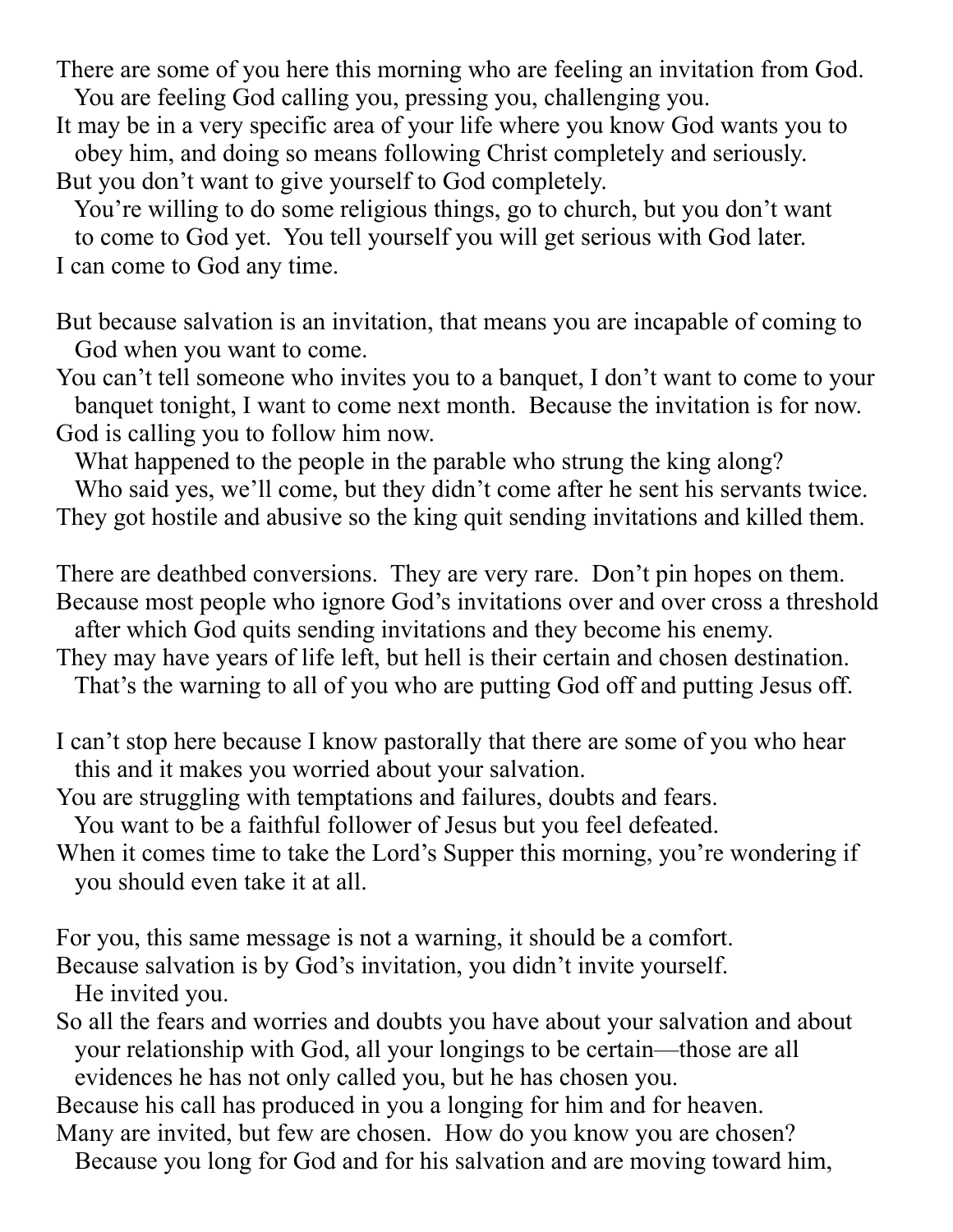even imperfectly.

- No, you can't come to God any time. You can only come when he invites you. If your heart is moving toward him, even imperfectly, rejoice in that.
	- If you're putting him off, be warned.

## **MP#2 Second misunderstanding: God accepts me just the way I am.**

The most difficult detail of this parable to interpret is the part at the end about the guest who is not wearing wedding clothes.

- The king questions him and then orders him to be tied up and thrown outside into the darkness, where there is weeping and gnashing of teeth which is obviously a reference to hell.
- What does that detail mean? What is Christ teaching us?

Let's imagine Jesus had told this parable without that detail.

He tells the first part how the landowners, the business owners, the respectable people, the solid citizens were invited to come and said yes, but when the time came, they were interested in other things and refused to come.

They represent churched people, religious, moral people.

Then Jesus ends with verses 8 though 10.

The king said to his servants:

 "The wedding banquet is ready, but those I invited did not deserve to come. So go to the street corners and invite to the banquet anyone you find." So the servants went out into the streets and gathered all the people they could find, the bad as well as the good, and the wedding hall was filled with guests.

If the parable had ended that way, I think we would say the interpretation is that God doesn't require church or religion or morality or respectability,

he accepts everybody from the street corners, just as they are.

God doesn't judge anybody, the bad and the good.

It's a nice, neat, feel-good package.

- But then there's this awkward ending with one of the people from the street corner who God does not accept. Instead, God judges him for not wearing the right clothes and throws him into hell.
- This awkward ending has so bothered liberal New Testament scholars that they argue Jesus didn't really say it.

Jesus ended the parable with verse 10, God accepting everybody bad and good. But later, when the Gospels were written, church leaders added this ending.

They added it because they wanted to reintroduce the ideas of morality and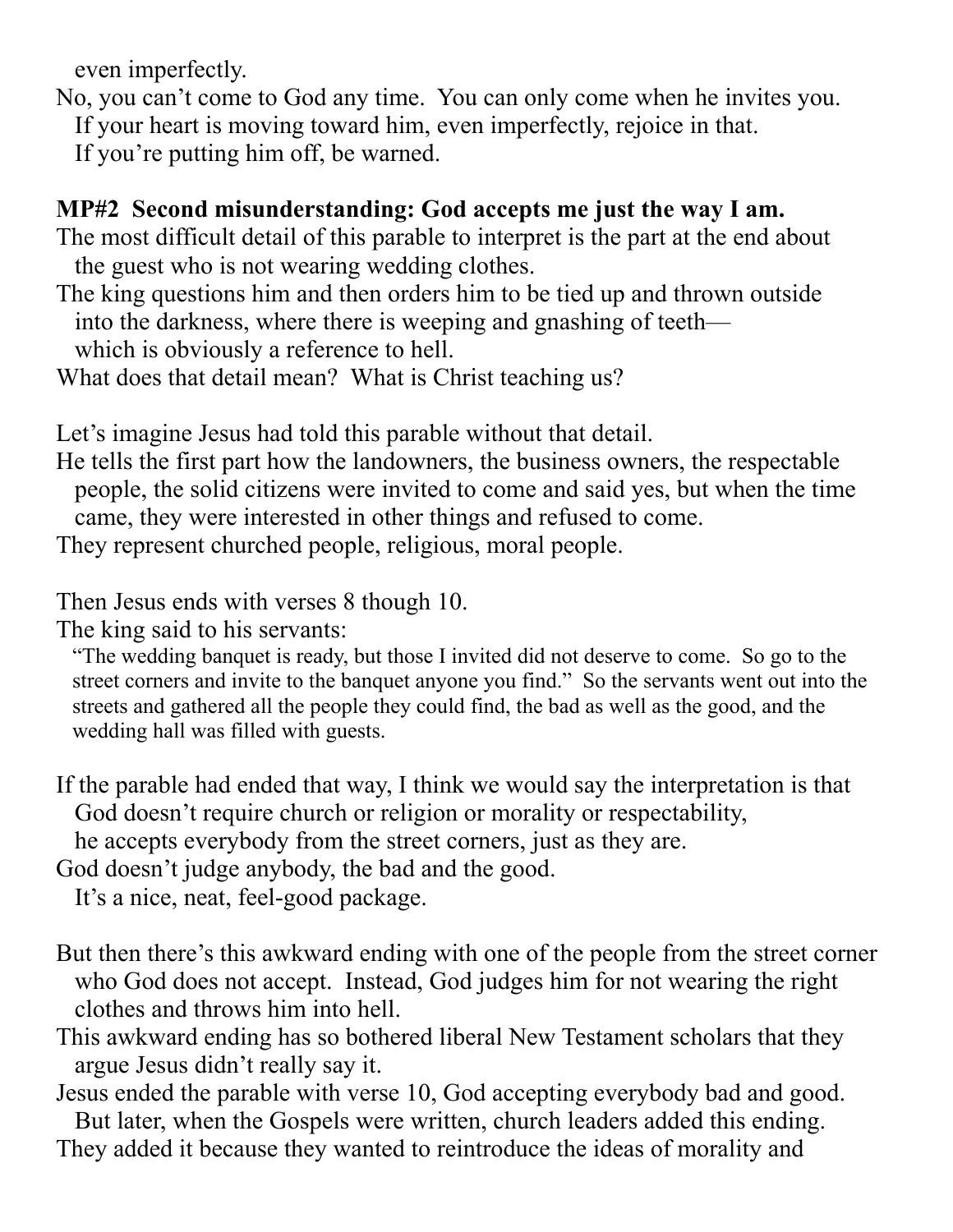requirements, so that they could hold that over people.

No, you can't do that. These are Jesus' words.

We have to figure out what they mean.

These people on the street corners are not like the first group.

 They did not have a long-standing invitation. They did not have time to get ready. They did not have wedding clothes at home, and even if they did, they didn't have time to go home and put them on because the servants came and gathered them.

They all came unattired to the wedding.

So where did they get their wedding clothes?

It doesn't say, but the implication is obvious. The king provided them.

As all these people came in, it didn't matter if they were good or bad,

respectable or not, they were all clothed in a beautiful robe.

That explains why the man was speechless when questioned by the king.

He couldn't say: I don't have wedding clothes, I'm too poor.

He also couldn't say: I have wedding clothes at home, but didn't have time.

He's speechless because the king was providing them at great expense to himself and handing them out at the door.

This man out of pride or stubbornness refused to take one and put it on.

- What is the wedding garment? I don't have time to trace this symbolism for you, so you'll just have to take my word for it. It's the righteousness of Jesus Christ. It's his perfect life and his substitutionary death.
- The white robe in Scripture in which believers are clothed represents the righteousness of Christ and the life and record we get in him.

The only way to get into God's banquet is to be wearing that robe,

which means literally, to be trusting in Jesus Christ for your salvation.

We should never say that God accepts you just the way you are.

That's just an excuse to avoid God and never change.

We should say that God accepts you just the way you are in Christ!

Because God doesn't want to leave you as you are.

He wants to change you into a beautiful, righteous person.

And that begins by covering you with Jesus whether you are good or bad. Isn't that great? Isn't that wonderful?

At great expense to himself, the king has given his only son so that we can be accepted and enter the banquet hall. Jesus gets the glory.

## **MP#3 Third misunderstanding: God wants me to be happy.**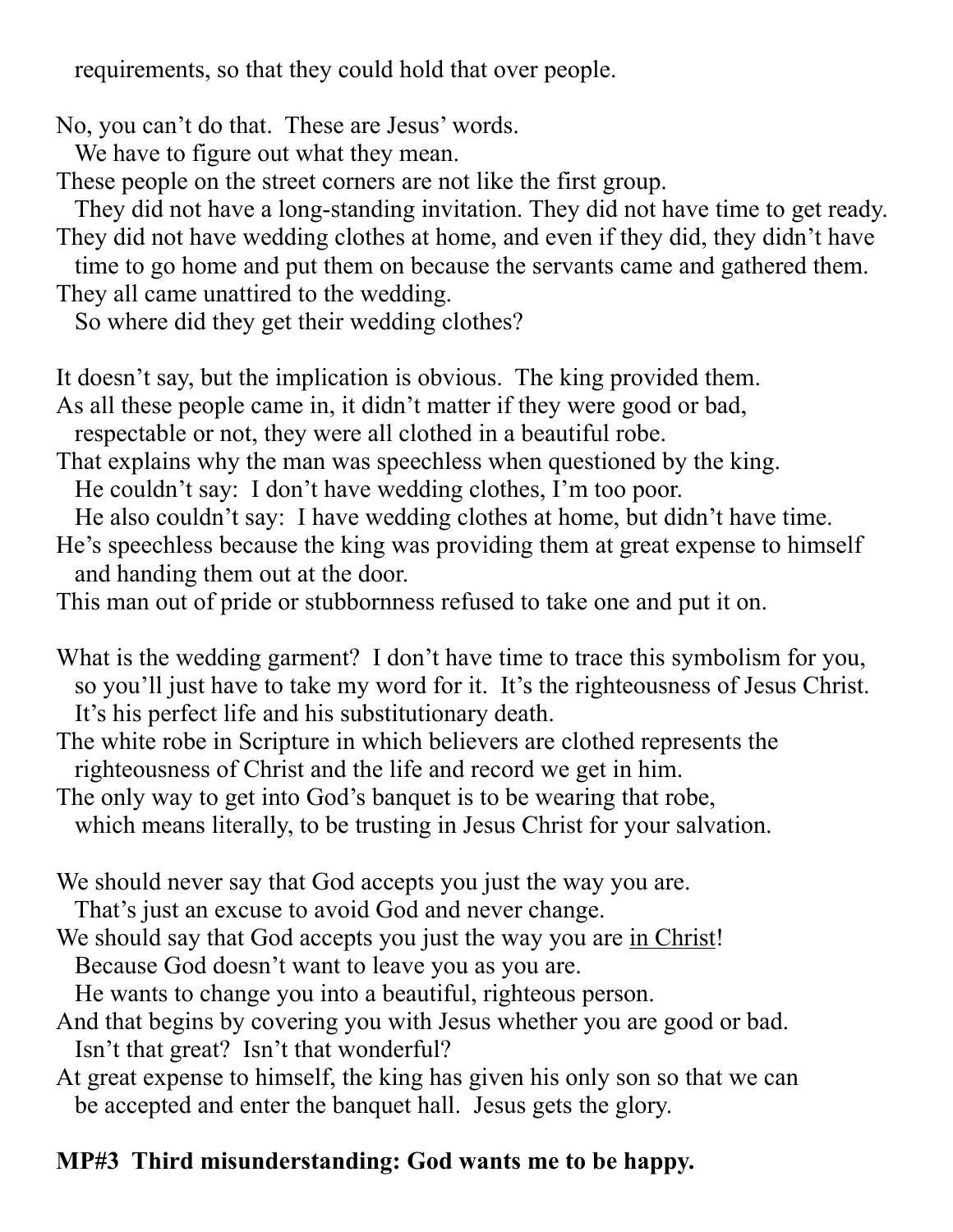I'll never forget a dramatic moment in the parking lot of Marco Presbyterian Church, the first church I served in after seminary.

The pastor, Bruce Fiol, my boss, was a very gentle, kind man.

I saw him talking to a woman, a church member, and then she began to speak

very loudly and stormed away, got in her car and drove off.

I asked him what happened and he said.

I'm going to tell you this in confidence because this is part of your pastoral training. I was gently challenging her because she has started living together with a man, unmarried. I asked her what the Lord wanted her to do.

So I asked him what did she say? I could tell she was upset.

He said: She told me God wants me to be happy.

Let me ask you a question.

In the ordinary rhythm of human life, what are the happiest occasions? I think you could make the case for weddings.

Now not all weddings. Some you feel obliged to attend, so you go and make an appearance and leave as soon as you can.

But when you attend a wedding in which you love the bride and groom. Maybe they are dear friends, or maybe they are the children of old friends. And when you arrive at a wedding like that, everywhere you turn you are bumping into other old friends who you haven't seen in years.

The bride is beautiful. The groom is handsome.

The wedding ceremony is sweet.

- Then you go to the reception and there is food and drink, music and dancing all generously provided by the father of the bride.
- And when he sees you he gives you a bear hug and pounds you on the back and says: Thank you for coming and sharing our joy. What an honor.
- The warmth, the generosity, the conviviality, the beauty and wonder of two lives becoming one through the mystery of marriage is truly a happy moment.
- And in this parable Jesus tells us that a wedding banquet is the best picture on earth of the joys of God's salvation.

You see, the misunderstanding is not that God wants you to be happy.

Of course he wants you to be happy. He wants you to be supremely happy. Through Jesus Christ, he wants you to be filled with joy.

The misunderstanding is that we think we know what is going to make us happy,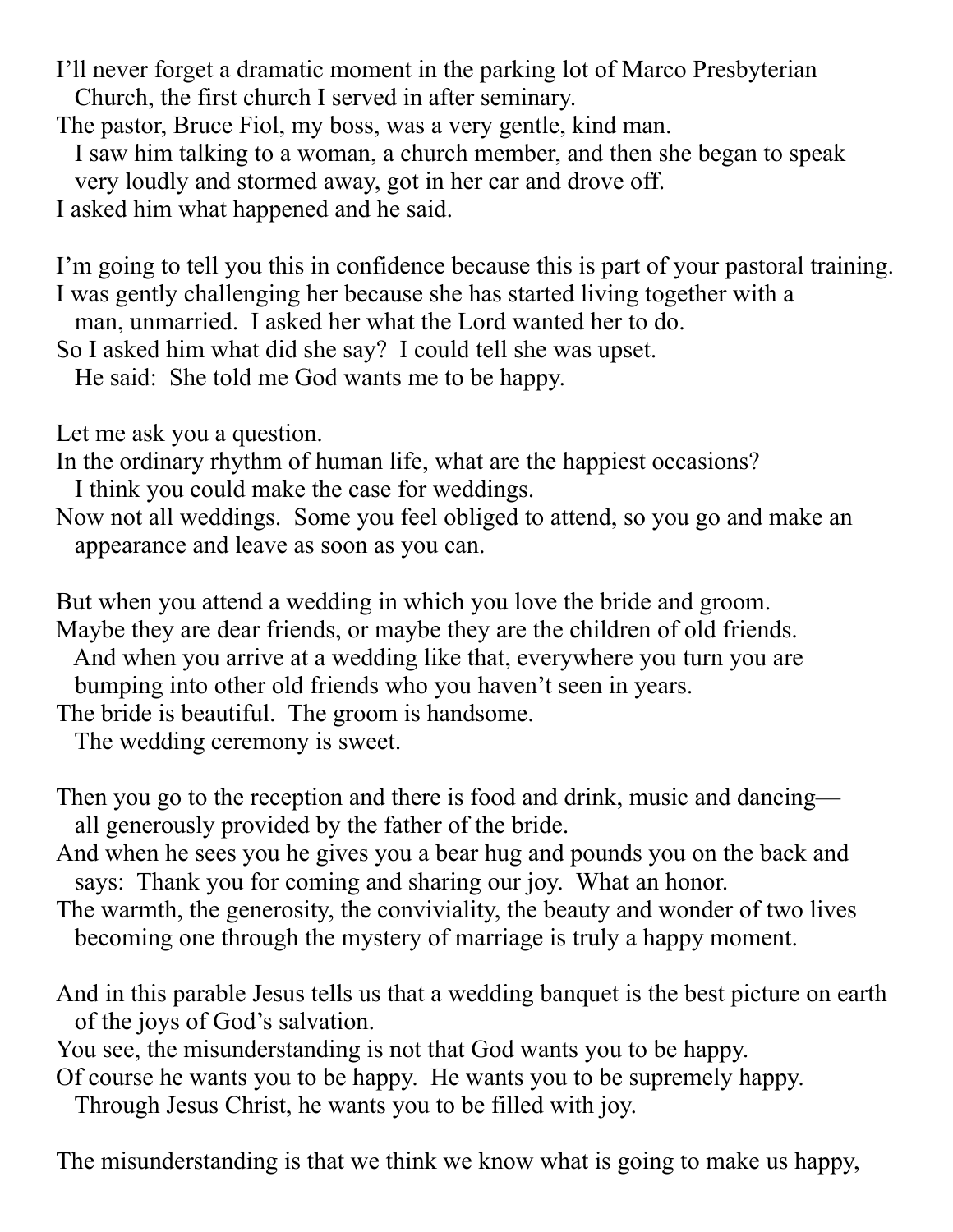so we latch on to those things instead of following Jesus.

Sometimes those things that are good in themselves, like the farms and businesses

 that the people in the parable owned. We say, this is what God wants for me. Sometimes we latch on to things that God has clearly forbidden, but they are

comfortable and easy for us and make us happy right now.

And then, as a way of justifying ourselves, we baptize them.

We say this must be what God wants for me.

C.S. Lewis said we were like a child who is offered a trip to the beach

but he wants to keep making mud pies in a slum because that's all he knows.

The Lord Jesus wants you to quit making mud pies and come to his banquet.

It's by trusting him and following him that true and lasting happiness is found.

Perhaps some of you pushing back and saying:

I'm a Christian but this has not been my experience.

You say God's banquet banishes sadness? I'm still sad at times, feel loss, regret. You say God's banquet satisfies hunger? I still hunger for inner peace, acceptance.

I know Jesus has forgiven my sins and saved me, but life is still hard.

I agree. To fully understand the invitation to God's banquet, you have to look beyond this parable to the very end of the Bible, Revelation 19.

"Blessed are those who are invited to the wedding supper of the Lamb!"

What that tells us is that the final great banquet is still being prepared.

So your experience of it now not complete.

Now you have God's promises and you have foretastes.

Those of you who are sometimes sad because of losses or regrets.

Have there not also been days in your walk with Christ when you have

felt God's comfort and been convinced he will make all things new?

Maybe that did not last long, but it was a foretaste of the feast God is preparing.

Those of you who struggle with feelings of emptiness, loneliness.

Have there not been days in your walk with Christ when you had a tangible sense of his presence that calmed you? You knew you were loved.

That was the sound of the wedding reception band warming up in heaven.

When the banquet comes, every good longing will be satisfied.

So why doesn't God do it right now?

Deliver me completely from all the bad stuff.

Fill me completely with joy and satisfaction.

Have patience. He is preparing the banquet.